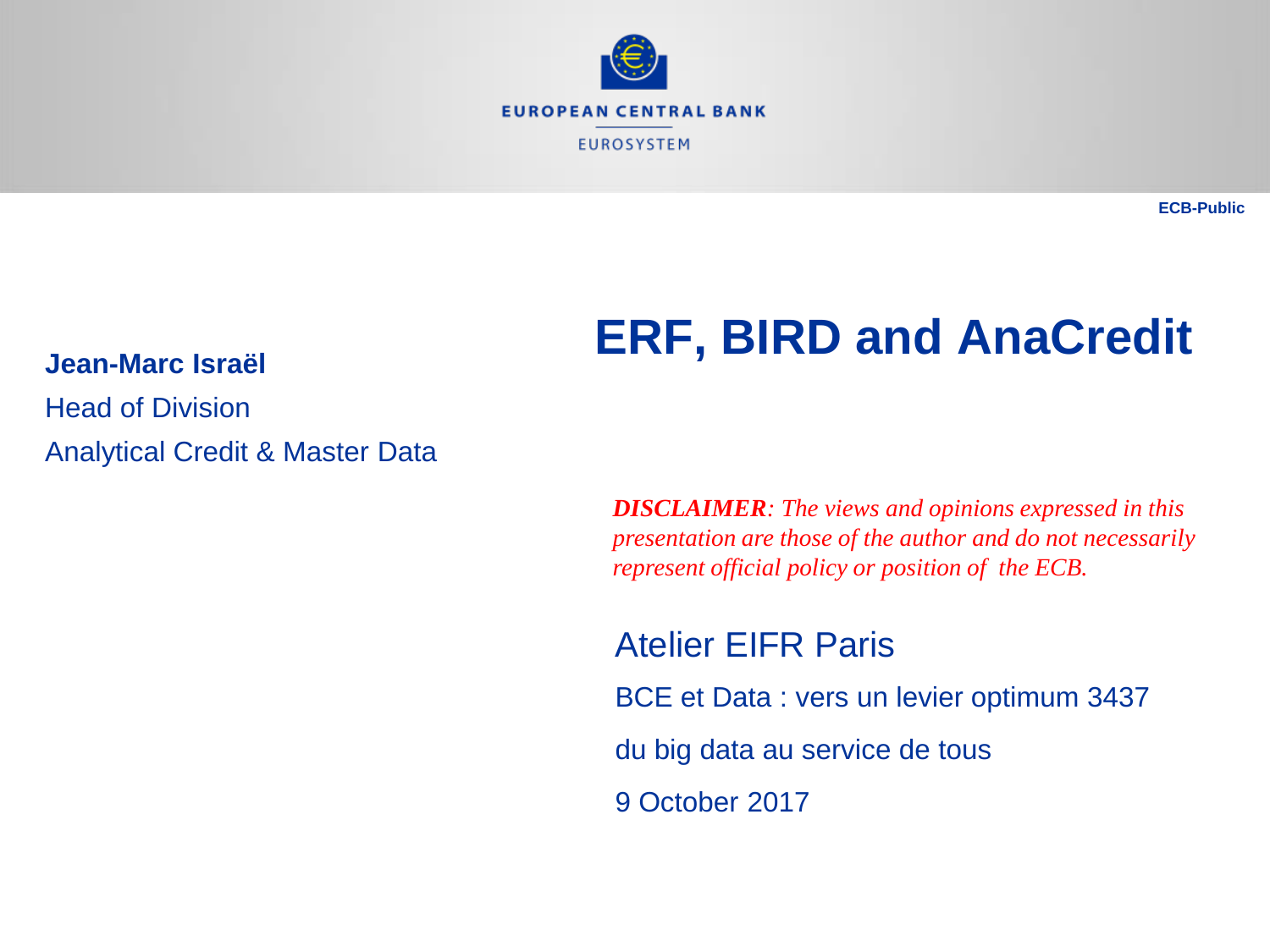## **Overview**

| <b>FRF</b>                      |
|---------------------------------|
| <b>BIRD</b>                     |
| The implementation of AnaCredit |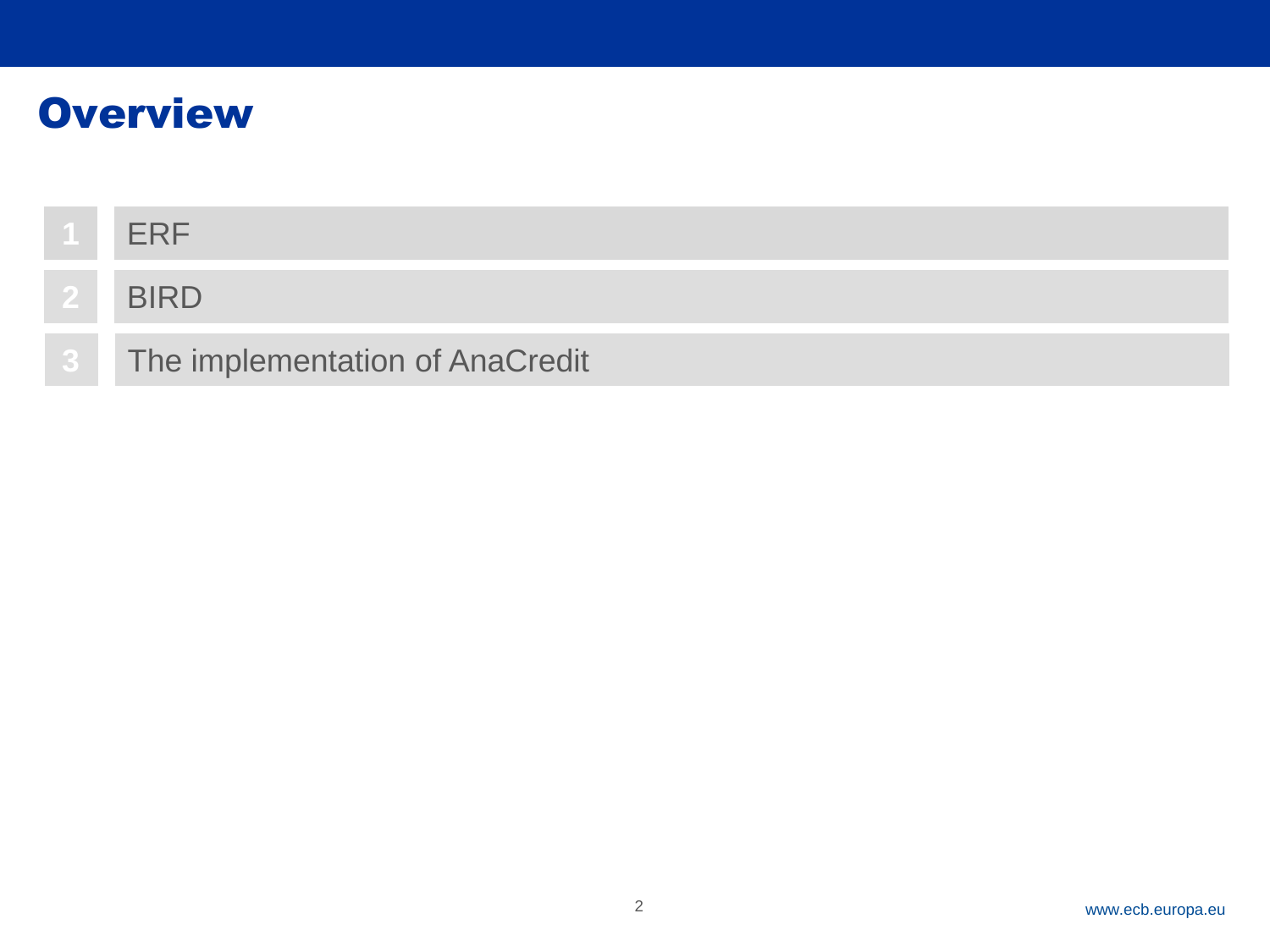• In *moving beyond the aggregates*, the ESCB is targeting a **holistic approach to data reporting**

managing areas of statistical and supervision reporting as parts of a single system



of practices, methodologies and processes followed for data production (longer-term objective)

• **Goal**: *extract the most out of existing data* (high value for analysis) and *minimise reporting burden*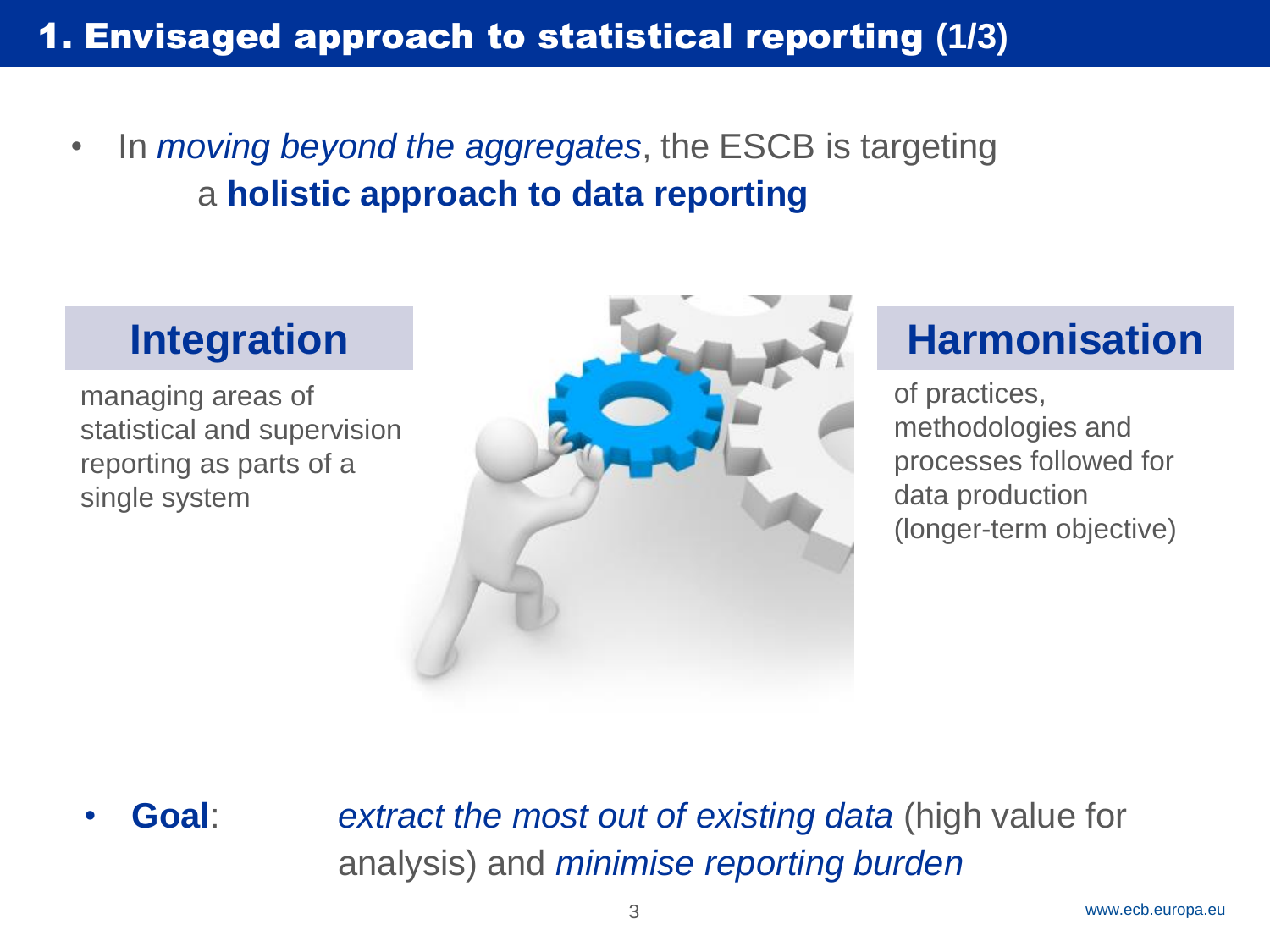### **1. Envisaged approach to reporting from banks (2/3)**

- ESCB long-term strategic approach to data collection from banks:
	- Standardise and integrate existing frameworks for banks' reporting across *domains* and across *countries* with a focus on *ECB statistical requirements*
	- Two pillars:
		- *European Reporting Framework* (ERF), focusing on statistical requirements and within the boundaries of ECB legislation
		- *Banks' Integrated Reporting Dictionary* (BIRD)
	- Development of a new comprehensive data model, as background the ECB *Single Data Dictionary*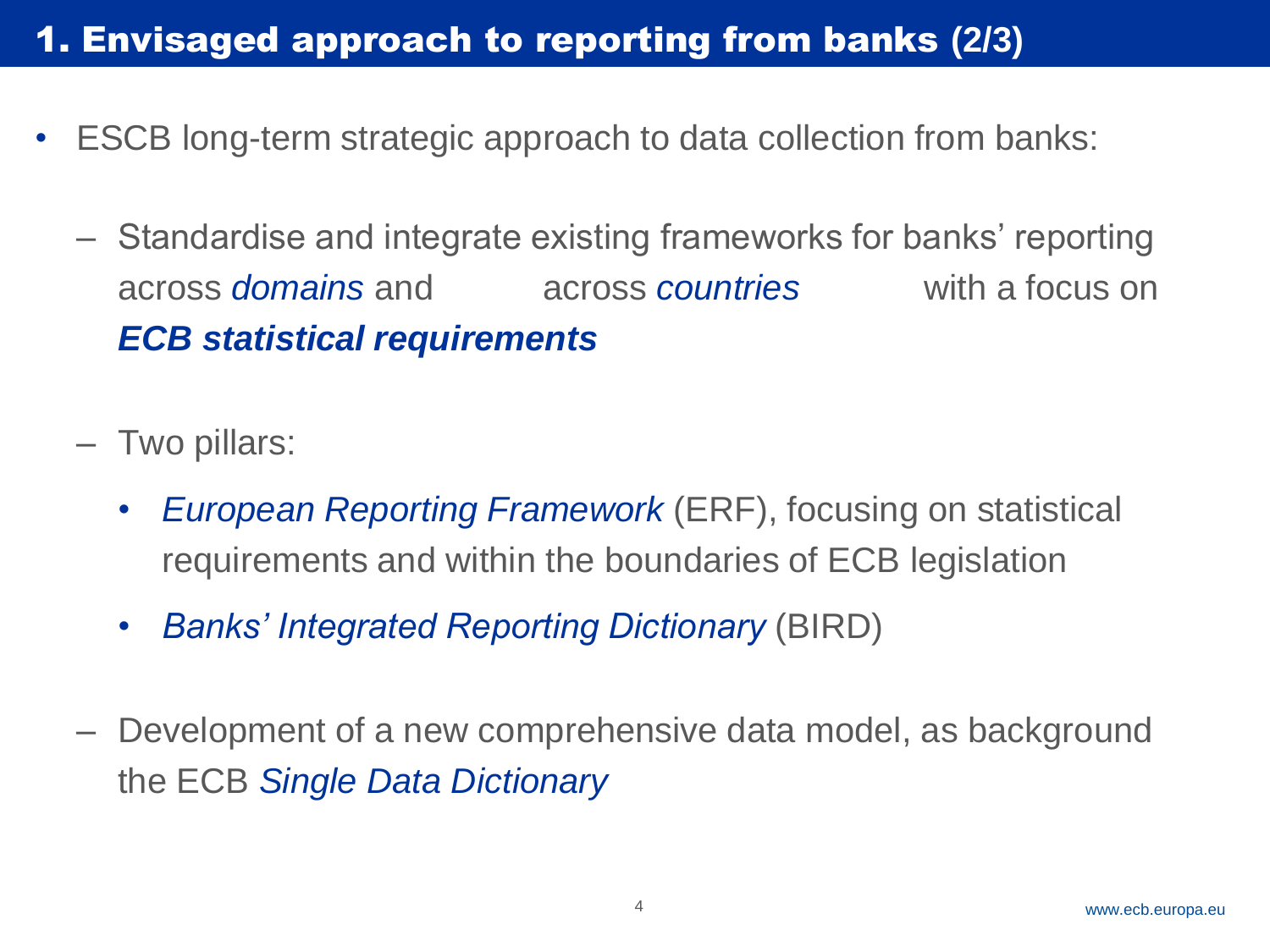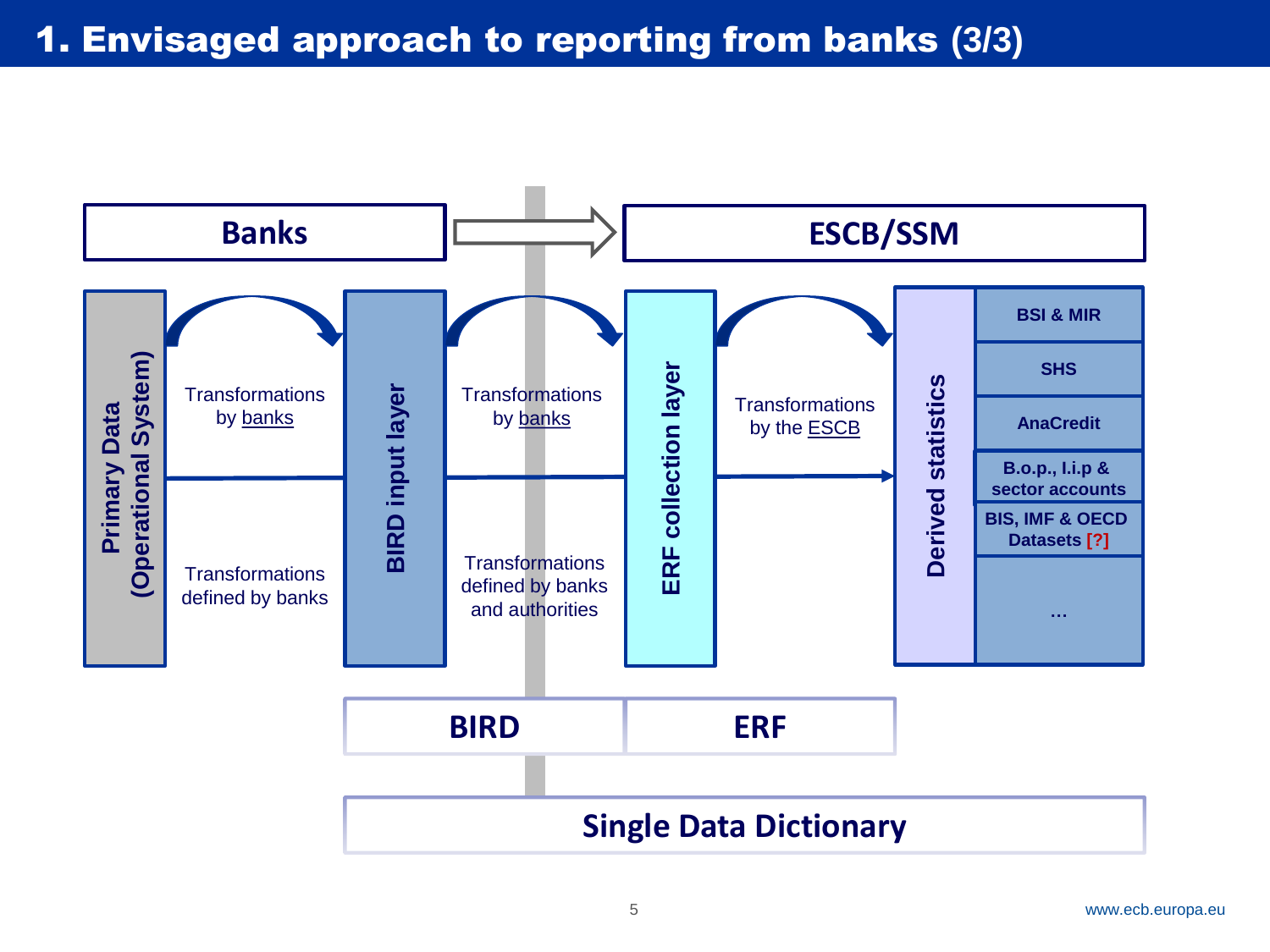• The draft scheme

#### Integrated set of reports

- Actual number and structure will depend on the outcome of the CBA
- **Higher granularity** only if required for the multipurpose use of data
- Combination of different granularity levels, plus anchor values
- **Minimise reporting burden**, through
	- Less redundancy in reporting
	- More stability over time
- **Proportionality** to be ensured via a suitable derogation scheme
- No single taxonomy or standard for reporting, left to NCBs to assess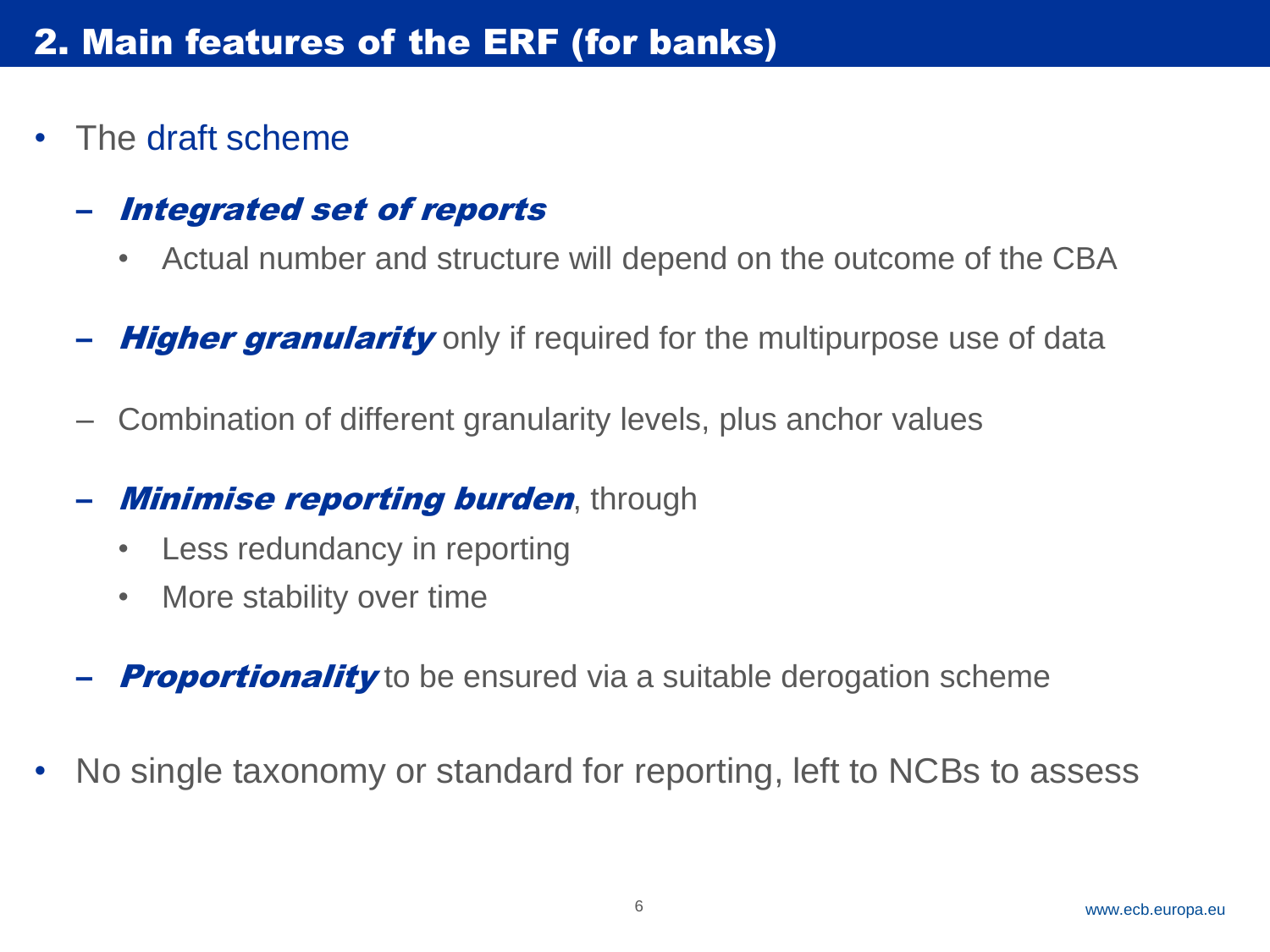*Aim: Assess the ERF impact and define its features and format*

- The exercise goes beyond the *standard merits & costs procedure*:
	- Not assessing a new statistical regulation… *but*
	- $\triangleright$  Evaluating the eagerness of stakeholders to move towards an ERF
- In *close cooperation* with the *banking industry* (and ESCB users / producers)
- Various scenarios will be evaluated combining *reporting* and *production* aspects

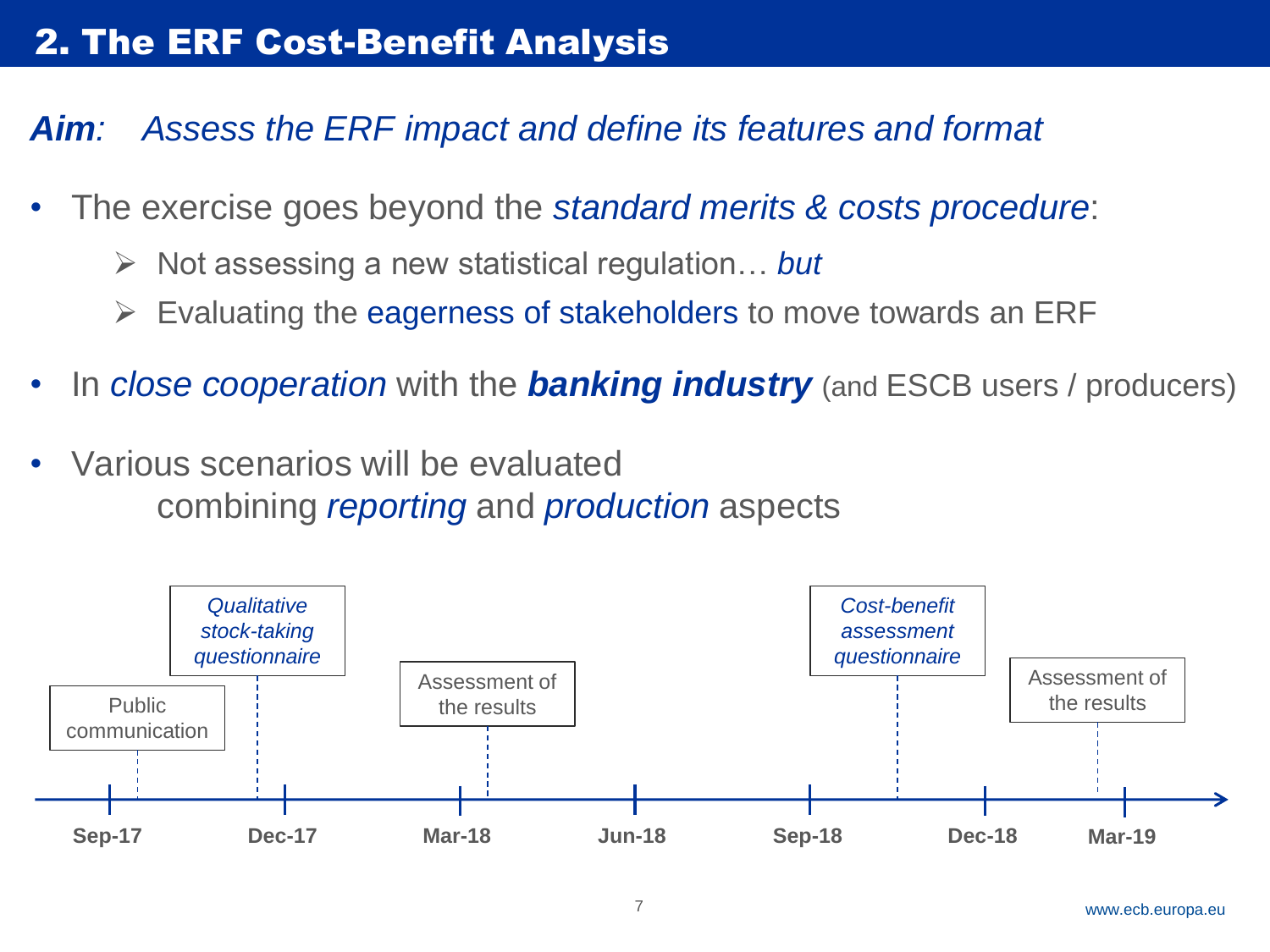## 2. Banks' Integrated Reporting Dictionary (BIRD)

# State of play



- The BIRD is a set of definitions & transformation rules, freely developed and applied by banks
- The BIRD group focused on AnaCredit and SHS
- The BIRD documentation is on a **public website** [http://banks-integrated-reporting-dictionary.eu](http://banks-integrated-reporting-dictionary.eu/)

#### **Next Steps:**

**Current** 

**activities:**



- Integration of FinRep reporting into BIRD
- **Definition of a formal governance of the BIRD**
- Workshop with different stakeholders
	- software house, consultants -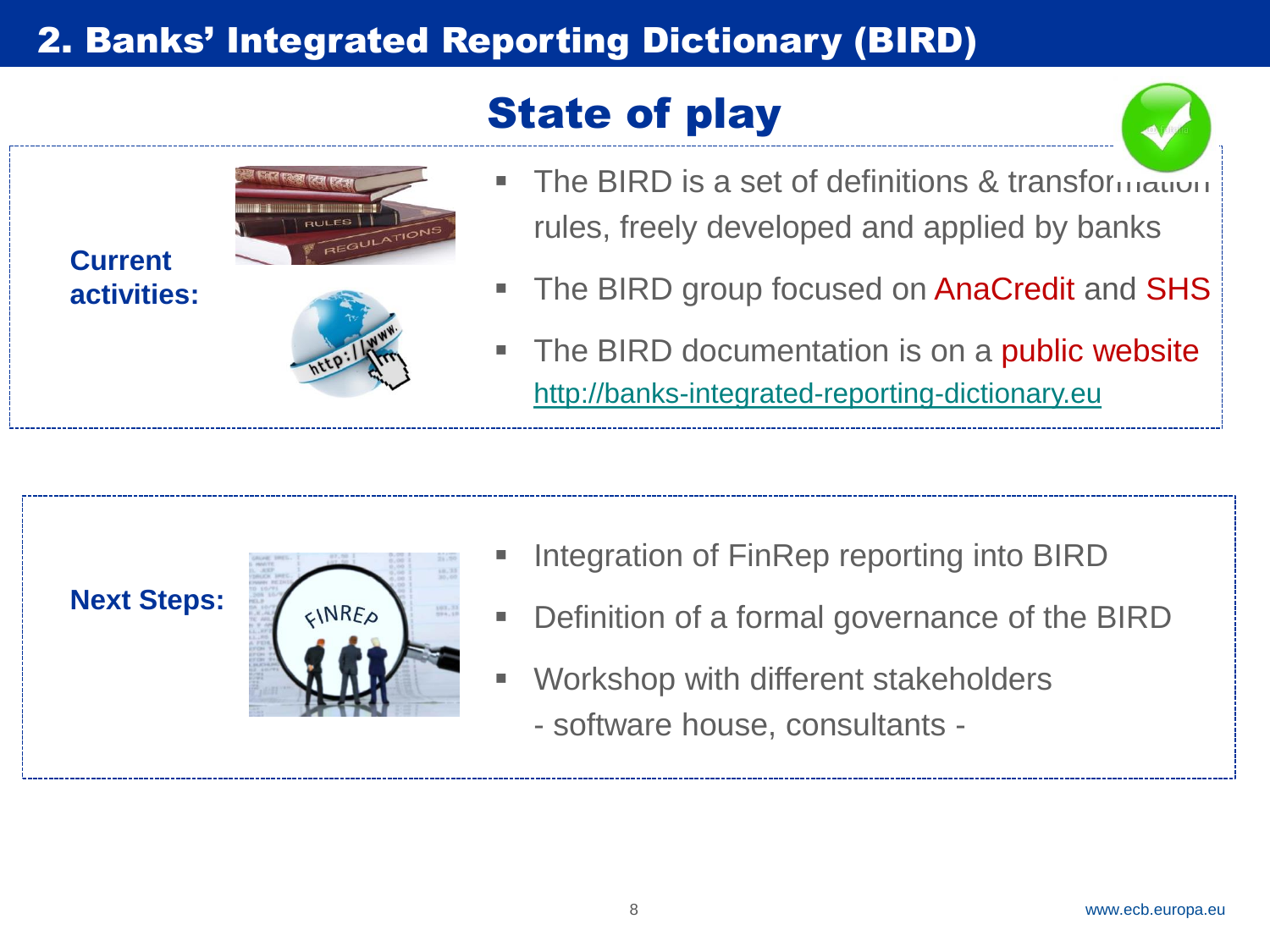### **1. The AnaCredit project, in a nutshell**

- AnaCredit = *Analytical Credit Datasets*
- *Multipurpose* granular dataset on credit and credit risk

#### **Basic features**

- *What?* **88 data attributes** on bank loans to legal entities non-financial corps, government agencies - *not* households
- *In which case?* total exposure at borrower level above €25,000; proportionality further ensured through derogations
- *When?* as of **September 2018** (ref. period), mostly monthly
- *Who?* all **banks** in the euro area (incl. resident foreign branches) as reporting agents; other EU countries might also decide to join
- *To whom?* data transmitted to the ECB via **National Central Banks**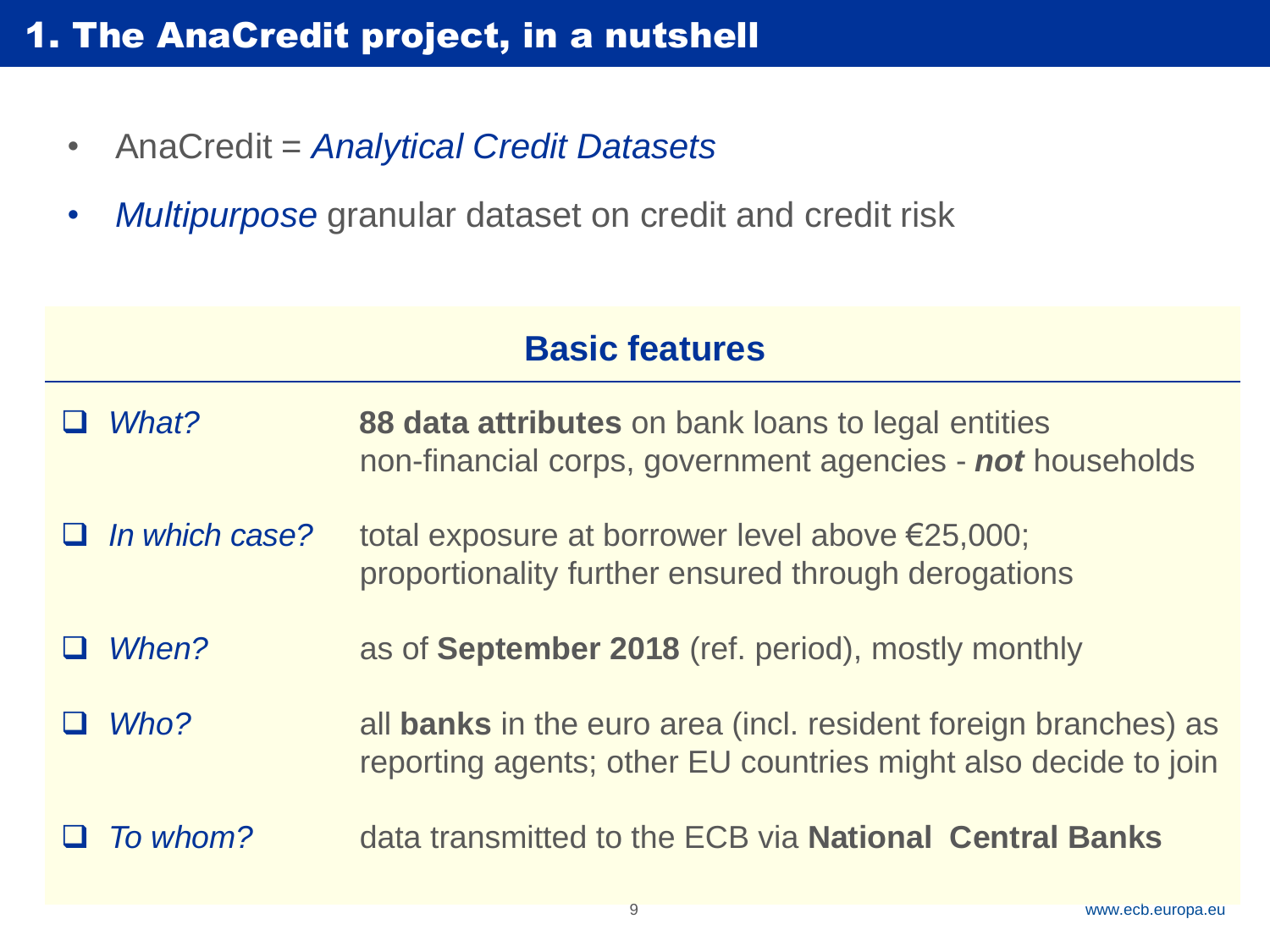- *High attention to reporting burden*:
	- common threshold (EUR 25,000) *low enough* to cover SMEs while leaving out many very small exposures
	- only necessary data to *minimise the set-up and regular costs*
		- ‒ reduced reporting requirements for counterparties *outside the EU*
		- ‒ national discretion in granting (in part or in full) *derogations to small banks*
- Data-model designed to allow *high flexibility:* data can be aggregated according to user needs  $\rightarrow$  cost effective!
- *Continuous support to industry in implementation*: website, Q&As, encompassing *reporting Manual* - published together with the *BIRD*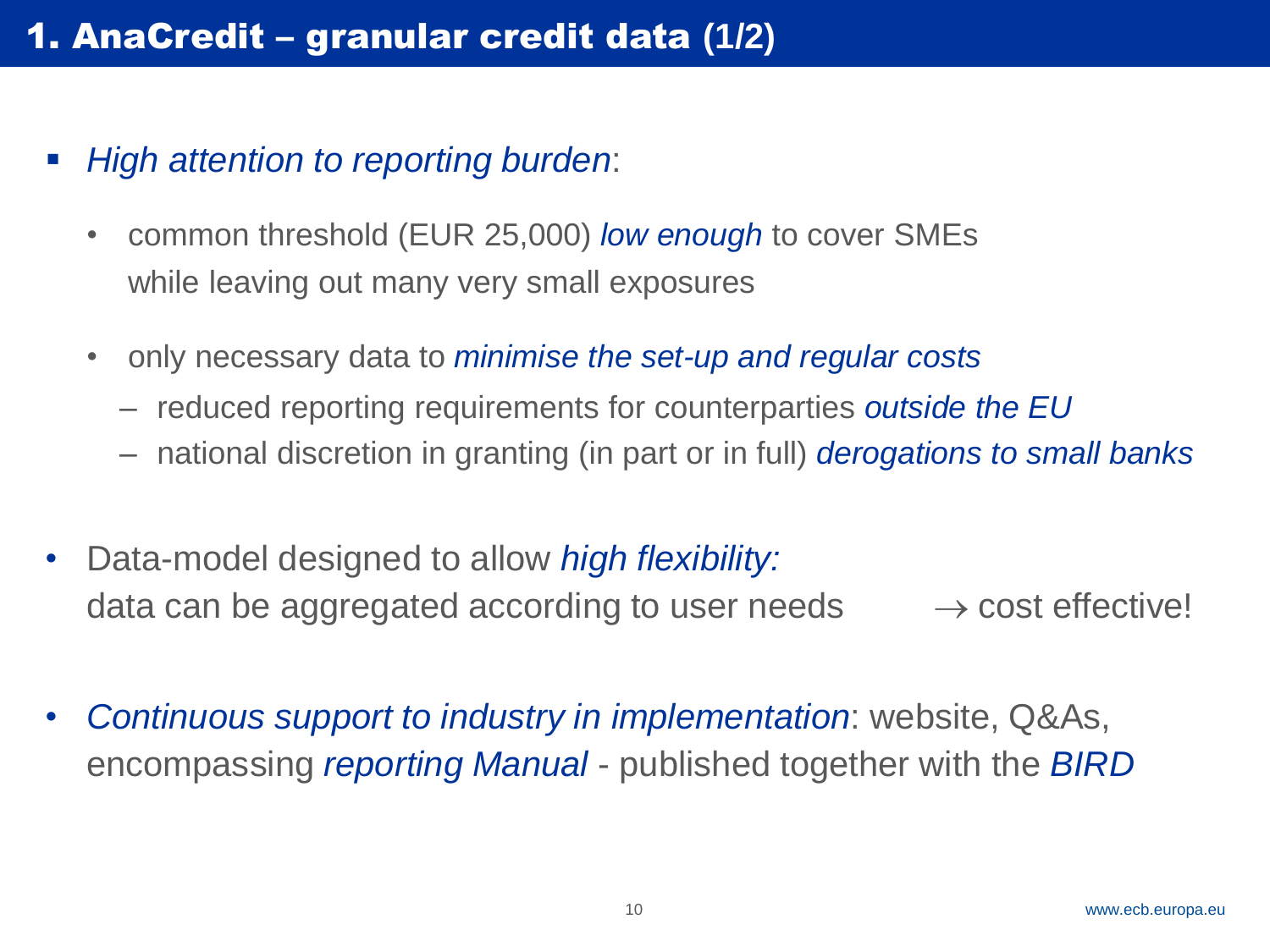### 1. AnaCredit - granular credit data (2/2)

- *Several key central banking functions* to benefit from the new dataset
	- $\checkmark$  Monetary policy analysis and operations
	- $\checkmark$  Financial stability and macro-prudential policies incl. ESRB
	- $\checkmark$  Micro-prudential supervision
- *Reporting banks to also benefit from AnaCredit*
	- $\checkmark$  Standardisation of data definition and description
	- $\checkmark$  Feedback loops, incl. cross-border links
	- $\checkmark$  Stability of reporting over time –

also expecting less (costly) ad hoc data requests